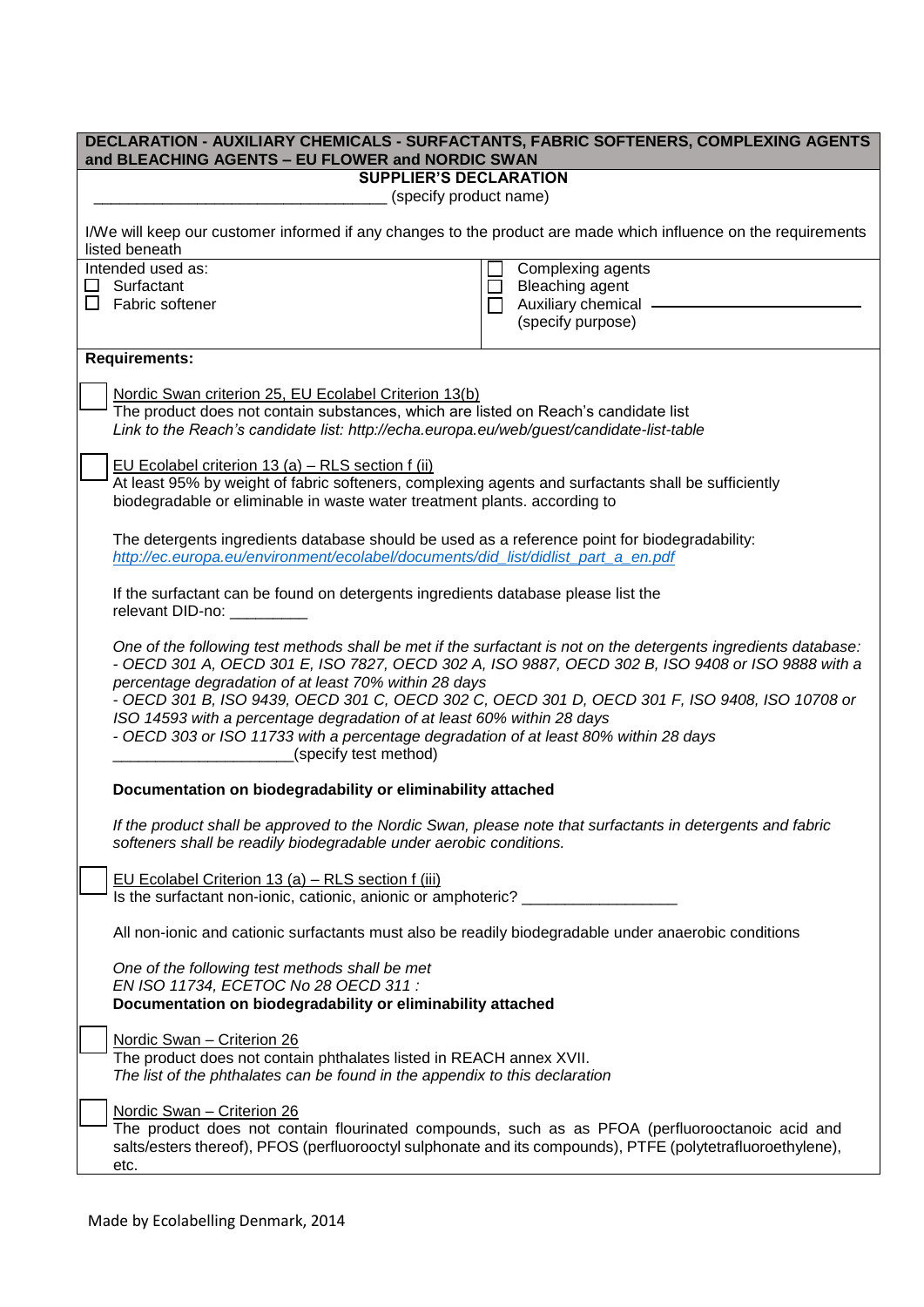| EU Ecolabel criterion 13 (a) – RLS section $f (iv)$<br>The product does not contain alkylphenol ethoxylates (APEOs), linear alkylbenzene sulfonates (LAS),<br>bis(hydrogenated tallow alkyl) dimethyl ammonium chloride (DTDMAC), distearyl dimethyl ammonium<br>chloride (DSDMAC), di(hardened tallow) dimethyl ammonium chloride (DHTDMAC), ethylene diamine tetra<br>acetate (EDTA), diethylene triamine penta acetate (DTPA) and nitrilotriacetic acid (NTA)<br>EU Ecolabel criterion 14 (a)<br>The product is not classified with any of the hazard classes or risk phrases listed in the appendix to this<br>declaration.<br>EU Ecolabel criterion $13(a)$ – RLS section b<br>The product does not contain, or is by itself, a bleaching agent containing chlorinated compounds |  |                                                             |  |
|---------------------------------------------------------------------------------------------------------------------------------------------------------------------------------------------------------------------------------------------------------------------------------------------------------------------------------------------------------------------------------------------------------------------------------------------------------------------------------------------------------------------------------------------------------------------------------------------------------------------------------------------------------------------------------------------------------------------------------------------------------------------------------------|--|-------------------------------------------------------------|--|
| <b>SUPPLIERS SIGNATURE</b>                                                                                                                                                                                                                                                                                                                                                                                                                                                                                                                                                                                                                                                                                                                                                            |  |                                                             |  |
| Name______________________________(Block Capitals)                                                                                                                                                                                                                                                                                                                                                                                                                                                                                                                                                                                                                                                                                                                                    |  | Date:<br><b>Company Stamp or Seal</b>                       |  |
|                                                                                                                                                                                                                                                                                                                                                                                                                                                                                                                                                                                                                                                                                                                                                                                       |  |                                                             |  |
|                                                                                                                                                                                                                                                                                                                                                                                                                                                                                                                                                                                                                                                                                                                                                                                       |  |                                                             |  |
|                                                                                                                                                                                                                                                                                                                                                                                                                                                                                                                                                                                                                                                                                                                                                                                       |  |                                                             |  |
| Tel Fax                                                                                                                                                                                                                                                                                                                                                                                                                                                                                                                                                                                                                                                                                                                                                                               |  |                                                             |  |
| Appendix - hazard classes and risk phrases referring to criterion 14 (a)                                                                                                                                                                                                                                                                                                                                                                                                                                                                                                                                                                                                                                                                                                              |  |                                                             |  |
| <b>Acute toxicity</b>                                                                                                                                                                                                                                                                                                                                                                                                                                                                                                                                                                                                                                                                                                                                                                 |  |                                                             |  |
| Category 1 and 2                                                                                                                                                                                                                                                                                                                                                                                                                                                                                                                                                                                                                                                                                                                                                                      |  | Category 3                                                  |  |
| H300 Fatal if swallowed (R28)                                                                                                                                                                                                                                                                                                                                                                                                                                                                                                                                                                                                                                                                                                                                                         |  | H301 Toxic if swallowed (R25)                               |  |
| H310 Fatal in contact with skin (R27)                                                                                                                                                                                                                                                                                                                                                                                                                                                                                                                                                                                                                                                                                                                                                 |  | H311 Toxic in contact with skin (R24)                       |  |
| H330 Fatal if inhaled (R23/26)                                                                                                                                                                                                                                                                                                                                                                                                                                                                                                                                                                                                                                                                                                                                                        |  | H331 Toxic if inhaled (R23)                                 |  |
| H304 May be fatal if swallowed<br>and enters airways (R65)                                                                                                                                                                                                                                                                                                                                                                                                                                                                                                                                                                                                                                                                                                                            |  | EUH070 Toxic by eye contact (R39/41)                        |  |
| Specific target organ toxicity                                                                                                                                                                                                                                                                                                                                                                                                                                                                                                                                                                                                                                                                                                                                                        |  |                                                             |  |
| <b>Category 1</b>                                                                                                                                                                                                                                                                                                                                                                                                                                                                                                                                                                                                                                                                                                                                                                     |  | <b>Category 2</b>                                           |  |
| H370 Causes damage to organs<br>(R39/23, R39/24, R39/25, R39/26, R39/27, R39/28)                                                                                                                                                                                                                                                                                                                                                                                                                                                                                                                                                                                                                                                                                                      |  | H371 May cause damage to organs (R68/20, R68/21,<br>R68/22) |  |
| H372 Causes damage to organs<br>(R48/25, R48/24, R48/23)                                                                                                                                                                                                                                                                                                                                                                                                                                                                                                                                                                                                                                                                                                                              |  | H373 May cause damage to organs (R48/20, R48/21,<br>R48/22) |  |
|                                                                                                                                                                                                                                                                                                                                                                                                                                                                                                                                                                                                                                                                                                                                                                                       |  |                                                             |  |